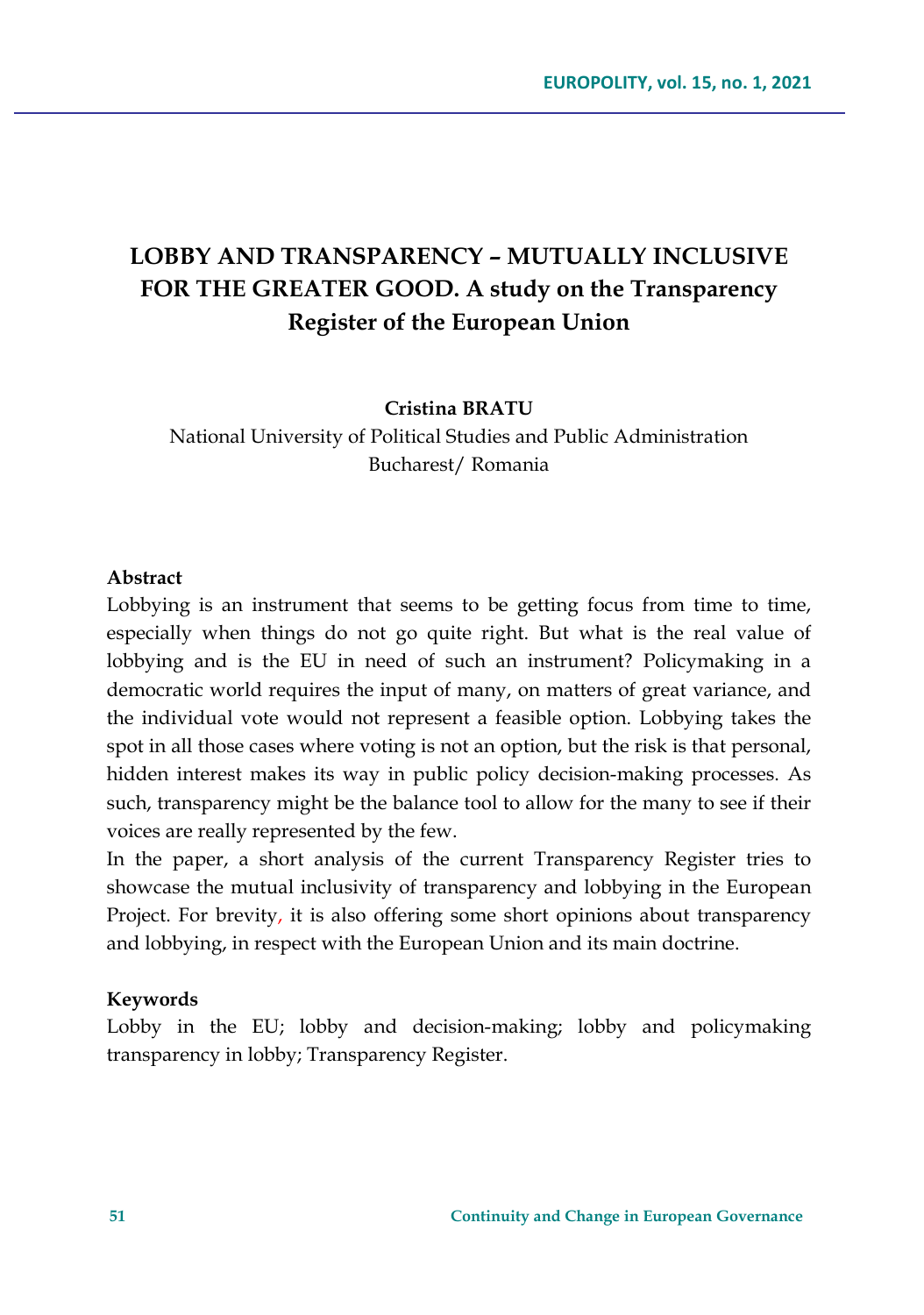### **1.INTRODUCTION**

Lobbying, as an instrument in the current economic paradigm, can be defined simply as the activity by which individuals or organizations seek to influence policies or their implementation directly or indirectly (EC 2007, para 2.1.1.), through access to those responsible for them, to obtain a certain desired result. The range of activities pertaining to this particular instrument is very diverse, from direct talks to influencing decision making processes through various reports and analyses, from negating evidence to accepting facts and presenting them in a different light or form various points of view, all in the name of potentially influencing positively public policies, but also having the downside of negatively curving the results. The positive results for public interest were long tied up to the activity itself being transparent, with the ability to protect large businesses, with significant financial capital and strong supporters, small businesses with less leverage and smaller scope, the individuals and their take on public benefits and overall quality of life, as well as the environment, especially in terms of preserving it.

As it stands, transparency becomes the cornerstone of positive results, crosssectorial benefit bringing lobby activity, or at least this is the consensus of the masses – a questionnaire proposed and analyzed by Democracy International in 2015, to which almost 1700 people responded, had close to 1350 people check the strong necessity that all lobbyist be registered before acting in the EU legislative institutions and some 120 respond with a medium vote, out of 1643 people responding to this particular question. If this figure is to be extrapolated, even given the benefit of the doubt, about 82% of the respondents strongly affirmed lobbyist are to be known and registered when dealing with the EU, while another 7% are demanding this as a medium interest theme. It can be stated that all in all, a strong majority of the EU citizens were, in 2015, behind the idea of evidence of lobbyist in a registered form. Of course, this number might fluctuate, especially when talking about business or other actors involved in the lobbying process, but the number of organizations registered in the now Transparency Register of the EU reached almost 12.000 entries, a number virtually stable for the third year in a row (JSTR 2020a, 1). This could be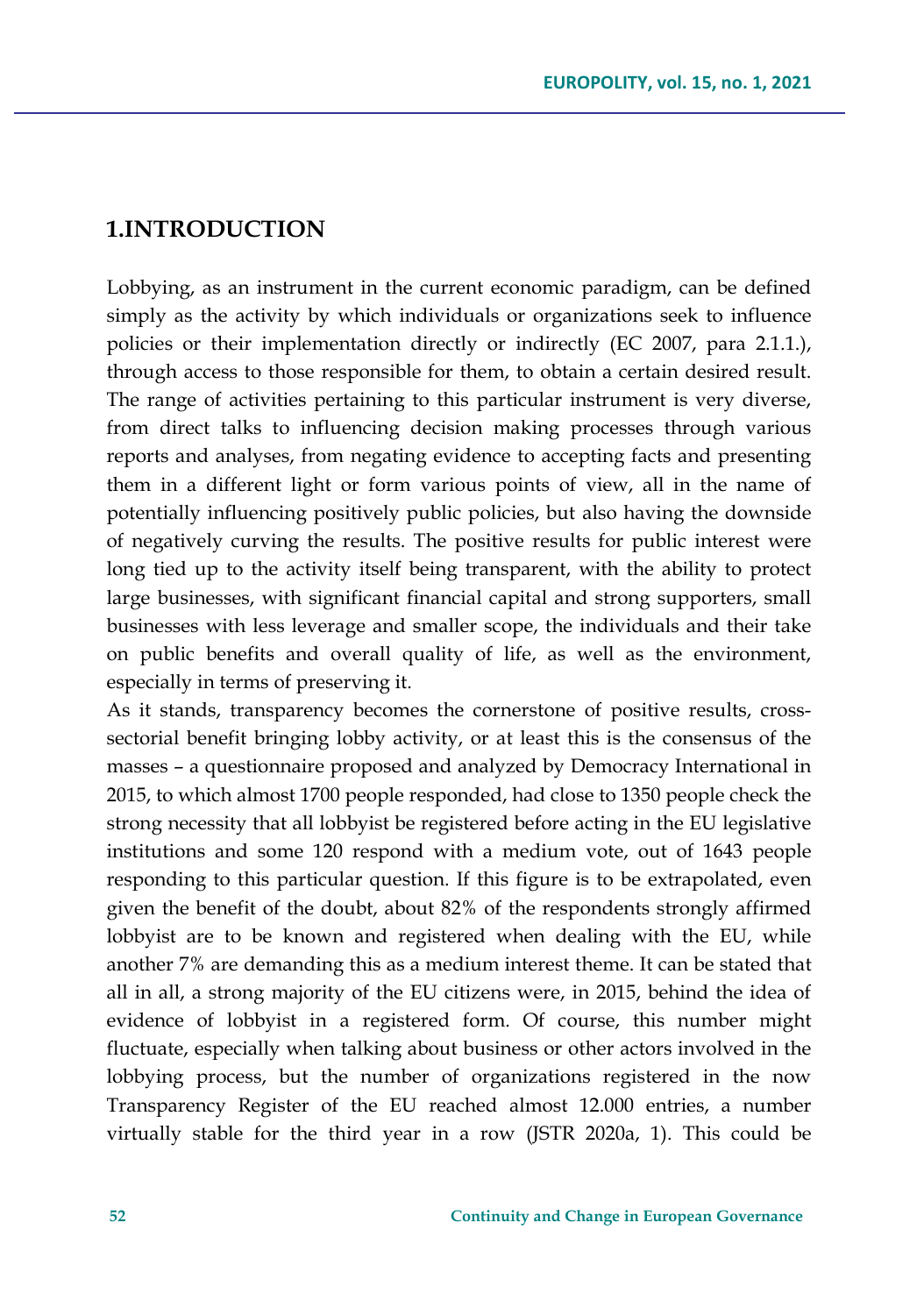interpreted as active interest from the business, think-thank and academia, NGO's, professional consultancies and law firms, or other variously affiliated individuals acting in the lobby area for the idea of transparency in the lobby process, doubling on the citizen level interest already emphasized.

More so, Frans Timmermans, in an opinion article from 2019, the first vicepresident of the European Commission, was connecting transparency, lobby and democracy into one single crucible of prosperity for business, communities, and states in the EU. He stated that "Democracy rests on a bond of trust between citizens and those who represent them. Without proper access to information on what politicians do and to whom they speak, there can be no such trust. The EU institutions are sometimes more transparent than national institutions, but they can and must do more." (para 1.) Defining and drawing law requires inputs from many actors and stakeholders, but ultimately, the law reflects on the society itself, onto the citizens and their everyday life. As such, there is natural interest in what politicians do and how influences their decisions. The way Timmermans looks at the lobby agenda reflects the true necessity of transparency in the process. It stands to show if such transparency is truly inclusive and reflected in the current policies of the EU legislative apparatus with its three bodies– the Parliament, the Commission, and the Council. Worth mentioning is also the EU's way of allowing its citizens to participate in shaping its policies through the usage of citizens initiatives – initiatives that get the support of a minimum of 1 million citizens from at least a quarter of the EU Member States are passed to the European Commission to decide upon and to propose legislation in areas that fall within its competence. In fact, a tool that allows citizens to have a say ta curbing EU's policies, in other words, lobbying in the hands of citizens.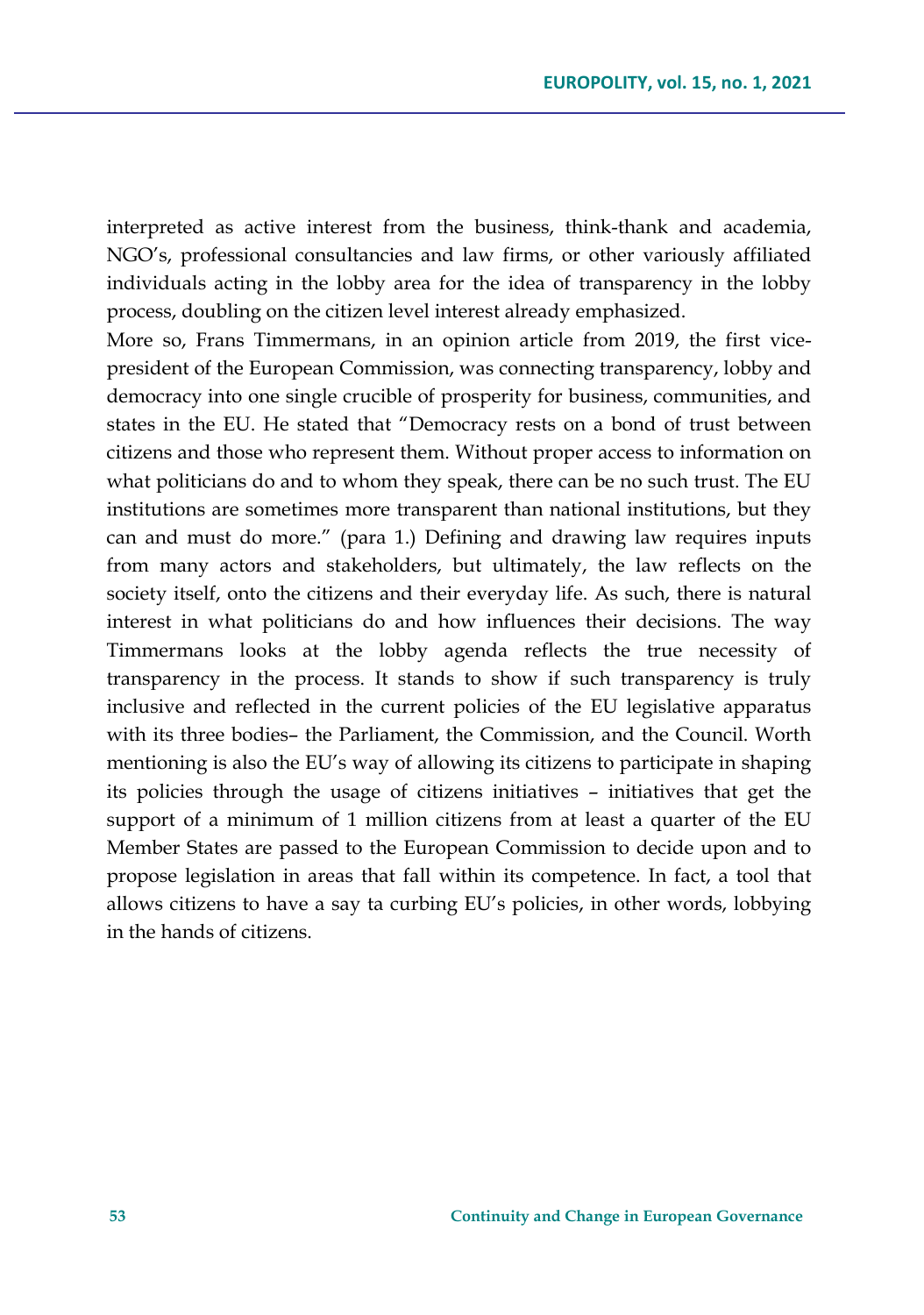## **2.TRANSPARENCY – A CORE VALUE FOR THE EU POLITICAL PROCESS**

It is only natural that citizens of the EU demand that the decision-making process at the higher echelons of the EU leadership be as open and as transparent as possible. After all, it is about their lives and their well-being in the short, but especially in the long term. To respond to this demand, the EU adopted the Transparency Register, as an instrument that guards so that the EU level interest is always represented in relation to the wide range of organizations and groups, but also so that the decision-making process allows for scrutiny in a proper manner. More to the point, in the current shape, the Transparency Register also allows for the institutions involved to be made accountable for their actions. In this respect, it becomes a viable question if the Register is an extension of the EU's commitment to improve and regard public access to information as a core pillar, a fundamental structural value of the EU apparatus, in order to generate trust for the European project.

Taking a step back and looking at the Declaration No. 17 to the Final Act of the Treaty of Maastricht on the right of access to information, "transparency of the decision-making process strengthens the democratic nature of the institutions and the public's confidence in the administration" and as such was seen even from 1992 as fundamental (EU 1992). Despite the fact the declaration was rather mild, its adaptation was significant for the commitment of the EU for a transparent and open relation with its citizens. This commitment is reflected in several articles of the Treaty on European Union (TEU), Treaty on the Functioning of the European Union (TFEU), and the Charter of Fundamental Rights of the European Union (the Charter). As it states in Article 10 (3) of the TEU, "decisions shall be taken as openly and as closely as possible to the citizen", and further states in Article 11(2) that "the institutions shall maintain a transparent and regular dialogue" with the community, its citizens and its representatives (EU 2010, C83/20-21). These obligations are general, encompassing the whole process of the EU apparatus and functioning thereof. In the TFEU, Article 15 asserts that "in order to promote good governance and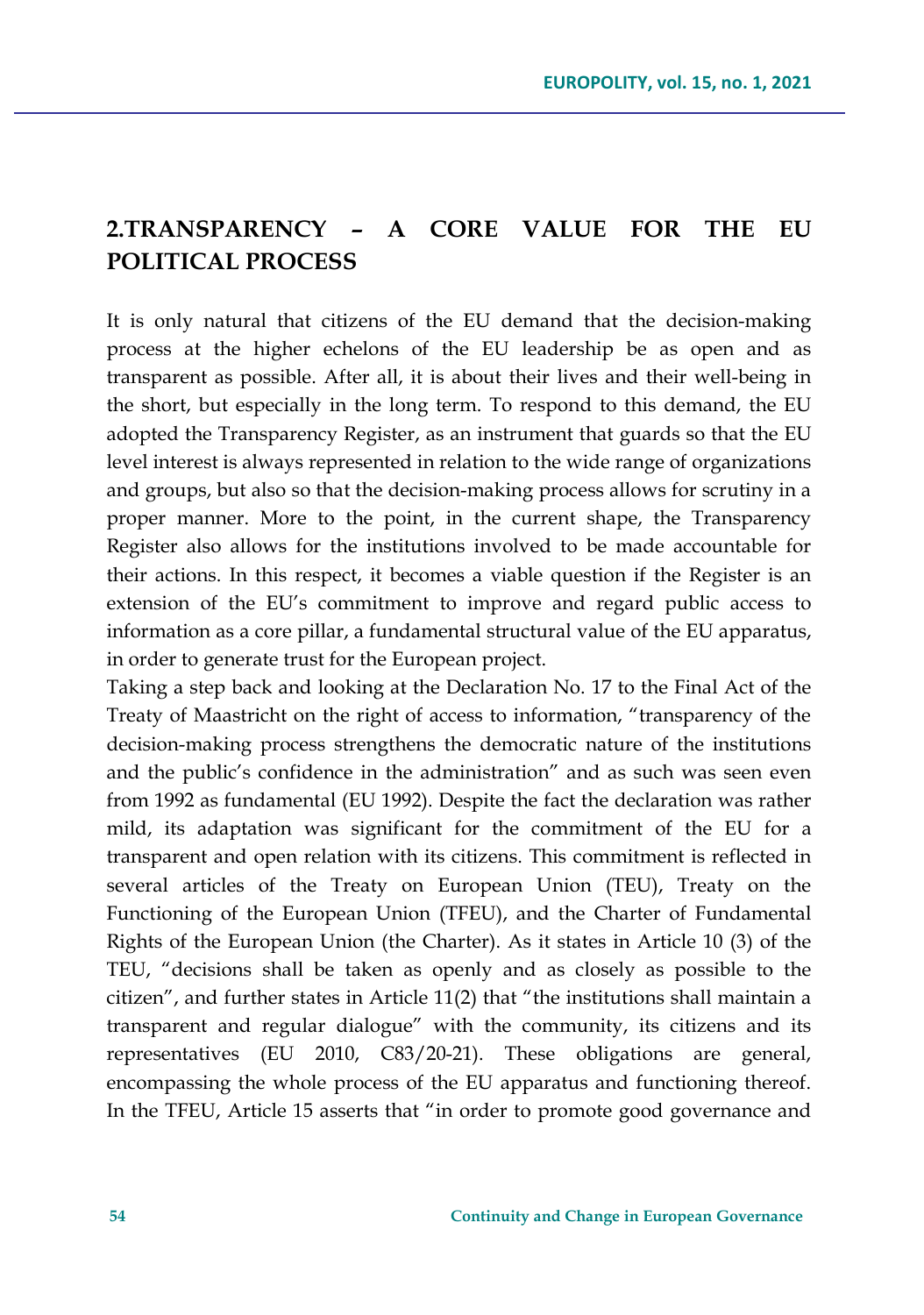ensure the participation of civil society, the Union's institutions, bodies, offices and agencies shall conduct their work as openly as possible" (EU 2010, C83/55- 56). These official mentions are being fundamentally representative for the legal framework in place concerning transparency in the EU. In relation to this, the Register represents an influential instrument that embodies this fundamental pillar of the European project.

The Charter also stipulates that open access to information is a prerogative of every citizen of the Union, any citizen "has a right of access to documents of the institutions, bodies, offices and agencies of the Union, whatever their medium" (EU 2010, C83/400). The Register also embodies this second function, of allowing access to information regarding representatives of interest groups, their activity and their interests alike.

As it can be seen, transparency is intricately etched into the very fiber of the European project, as reflected by its governing Treaties and the Charter. It can be safely assumed that transparency is being sought in the functioning of the European Union and the status of core, fundamental structural value is more than noticeable in the doctrine writings of the Union. As such, this value can be traced in different bodies and organisms of the EU, the Transparency Register being no exception to this. Openness and transparency of the Union decisionmaking process are essential to a system under the rule of law and foundational values of the EU.

### **3.LOBBYING IN THE EU – A NECESSITY?**

The interest groups, formally organized groups that seek to promote the interests of their constituency in the policy decision making process are the main drivers of the activity of lobby. Interest groups provide individuals with a mechanism for delivering information about their preferences about a certain policy or another to the government. This attempt to curve, or to influence the public policies are generally called "lobbying".

But is lobbying a necessity for the normal functioning of the European Union or rather a point of fracture, where private and public interest collide, and one can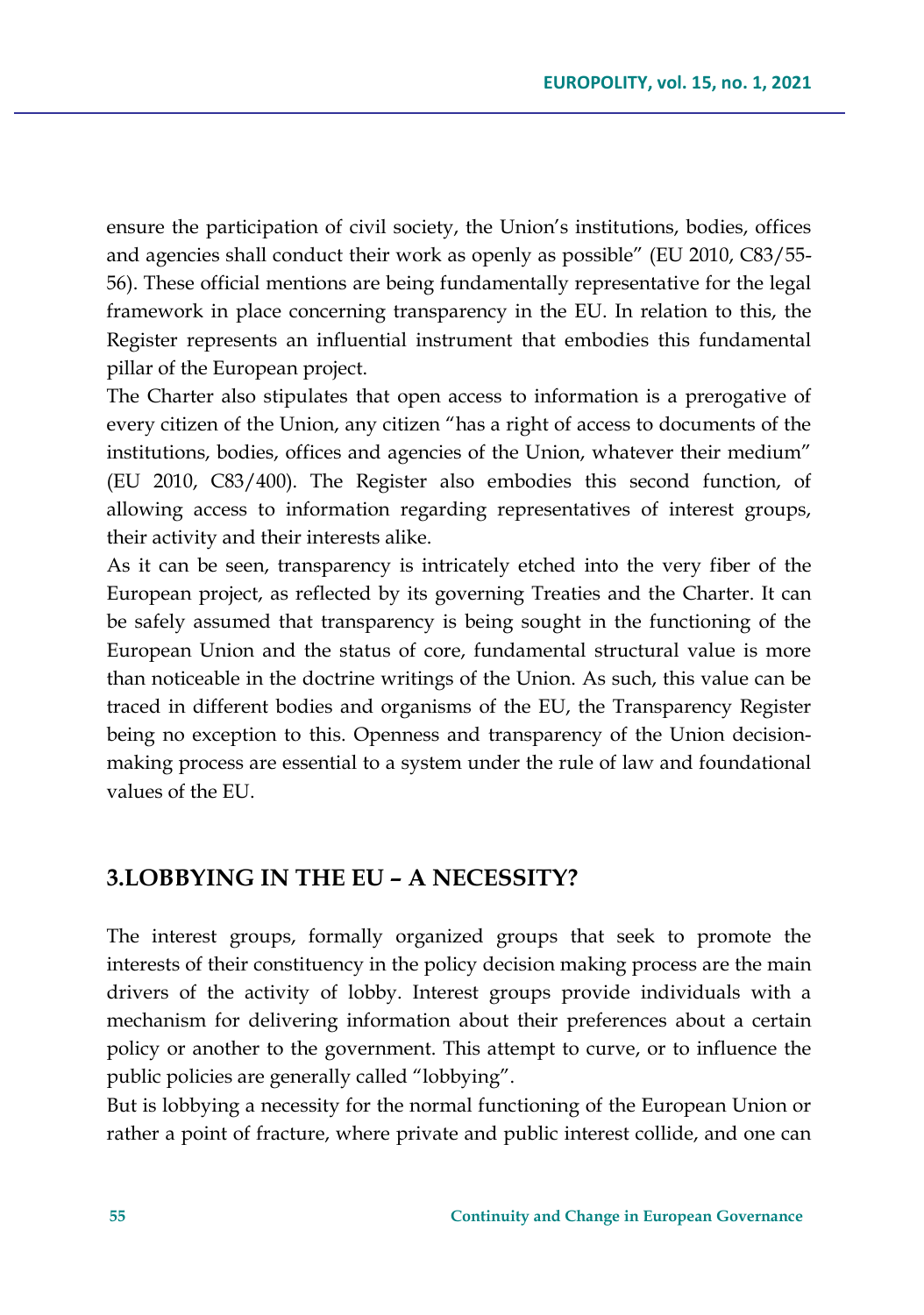win in the detriment of the other? "Modern government requires close cooperation with stakeholders from all sectors of society. Therefore, both civic and producer interests contribute to the perception, presentation, and definition of issues in European Union policymaking" (EP 2003, 1). A multifaceted endeavor as it is the case with the European project needs to consider then needs of the many, albeit individuals or organizations, companies, or academia, to better represent the common interest. Achieving such common interest requires the input of everyone, if possible, but the representation of such input cannot be realistically obtained through personal input, this being from at least a twofold reasoning. First, the apparatus required to allow for everyone to express their own opinion on every matter can be a futile and extraordinary time-consuming activity. As such, organizations are formed to represent the interest of the many, each taking the common shared view on a subject to the decision-makers. The second point of contention would be the balancing of each separate opinion, a task with no end in sight at first glance. Organizations allow for individuals to lean towards some already distilled numbers of views concerning a matter or another. They become representatives for the more specific aspects of a certain policy, but in a more efficient way.

As it can be deduced, the lobbying is an integral part of the policy-making process in the EU, not only from a participative point of view, but rather from a physiological one, being an internal process required by the very nature of the democratic process. The policies made and agreed upon must represent the voices of the many. Lobbying allows, in natural and transparent societies for that. As an internal part of the EU policymaking process, lobbying holds value from several reasons, the most important being consultation of various stakeholders in the crafting of legislative proposal so that it better reflects the real needs, the launch of debates to provide information and to help generate the perception on various matters for the decision makers, and also to allow for the society to be able voice its needs in a more direct way (EP 2003, 1-3). According to the EP (2003), the activities of interest groups can be grouped in four categories, that is they serve four types of functions – service, lobbying, decisionmaking, and implementation functions. These functions are the specific services the lobby activity provides to the constituencies.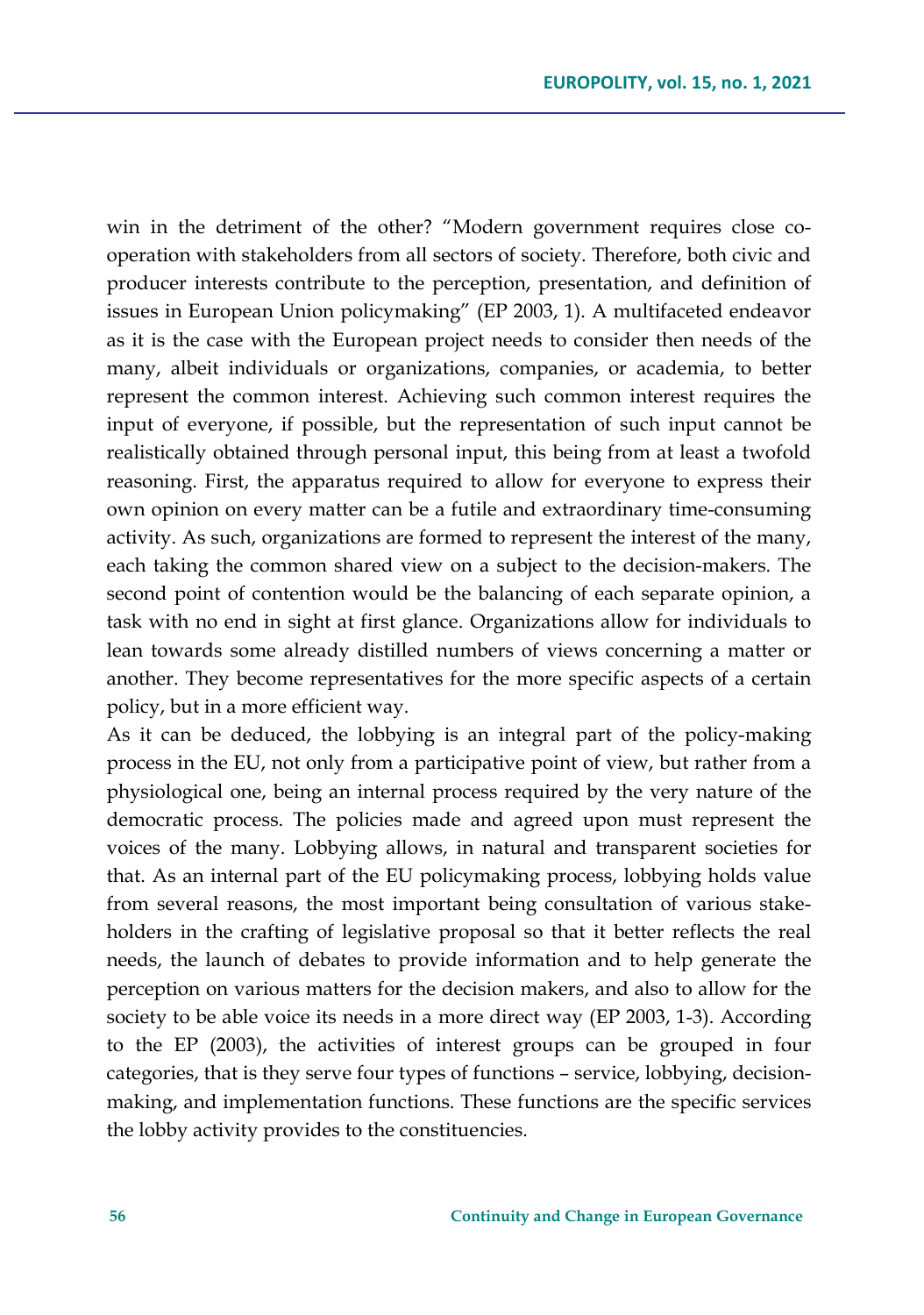## **4.THE TRANSPARENCY REGISTER – STEPS IN THE RIGHT DIRECTION**

Given the fact the Register is embraced by all three legislative bodies of the EU, but not necessarily in the same manner, with the Council still in negotiations to adopt a mandatory stance for the lobbying bodies and individuals on its doorsteps (EC, 2020), when faced with decisions taken by multiple bodies, by the Member States or even by the Council, on authorities based on composite procedures, citizens might find themselves at a loss trying to identify which part of the decisions are relevant to the Union's interest and which is influenced by lobby organisms. They often find it difficult to identify the validity or legality of the 'foreign' components of those final decisions. Can the Register account for these gaps and shortfalls, in its current form and what of its role to promote transparency in the world of EU lobby? Well, the main features of the Register consist of a public database, a code of conduct, a system of watchkeeping in the shape of an "alerts and complaints" section, and a set of guidelines for those the register.

The database is where organizations representing various interests at the EU level register and keep their information updated, especially in what it concerns what are their interests. So, are the close to 12.000 entities registered to date relevant to the transparency vested EU and the quest for more openness? This question can be answered twofold. Once, yes, the Register managed to gather an impressive number of lobbyists under a single "roof". Citizens have the option now to see how and to what purpose different organizations, companies, law firms, representatives, academia, or think-tanks are approaching EU high level decision-makers and can better understand where the lobbyist interest starts to make their appearance in EU's legislative. No, as the Council has yet to adopt a mandatory provision towards its lobbyists that demands registration before being given access to the decision-makers. This is a gap, a shortfall that allows, in theory at least, for unregistered, untraceable corporate or private interest to make its way into EU legislation. This could be a depart from the structural fundamental value of transparency (EU n.a.).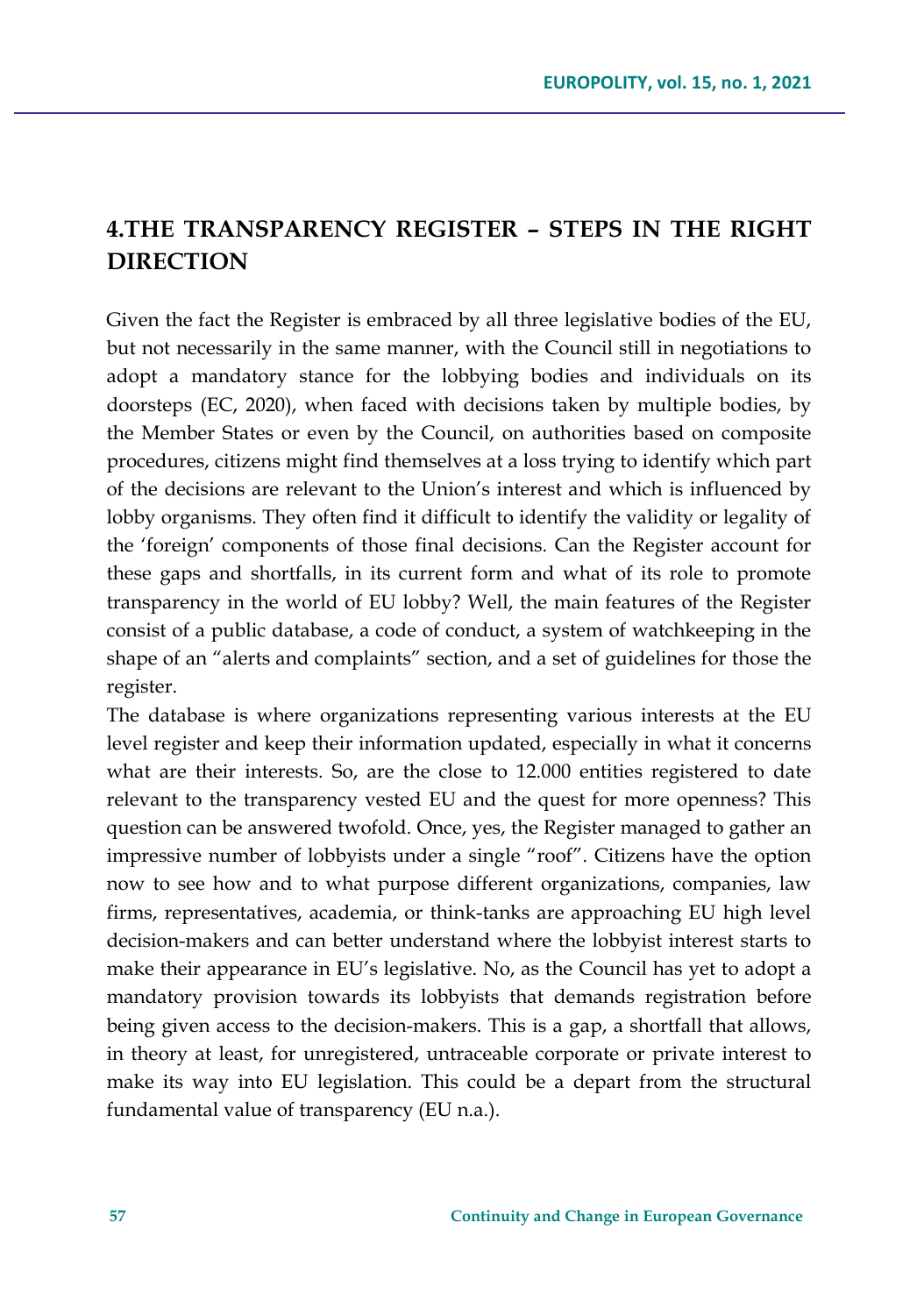The Code of Conduct represents a general set of rules "for all those who register and establishes the underlying principles for standards of behavior in all relations with the EU institutions" (EU n.a.). The range of obligations interested parties must observe in order to be accepted as interest representatives include identification, up to date information on the database, honesty in the pursuit of information, no disclosure of information granted solely to them, honesty in dealing with EU members and the overall respect to rules, codes and good governance practices established by EU institutions. In other words, this codex generates the framework in which lobbyists should engage the EU decisionmaking apparatus and its members.

The alerts and complaints section institutes a guard system that any individual can trigger, obviously, respecting the context and the guidelines. The alerts and the complaints can be issues in respect to breach of conduct by the registrants and I a form of control in the hand of all, making for a participative process of signaling out misbehaviors, irregularities, faults or shortcomings in what it concerns interest representatives.

Finally, the set of guidelines are set in place to ease the process of registering and to provide brevity to certain provisions of the Code of conduct and the institutional agreements concerning it. As it stands, a satisfactory entry in the Transparency Register should be transparent – in its purpose, affiliation and goals respective to the registrant, relevant – in respect to the activities reported, accurate – the information provided is clear, consistent, complete and correct, well-structured – posted in good faith, including further reading if relevant, upto-date – updated frequently, especially in what it concerns activities on EU's doorsteps, and approved – is endorsed by relevant staff and management.

The Transparency Register of the EU represents a significant step in the right direction to generate the proper transparency framework for the decisionmaking process at the legislative levels of the EU. The political process is and needs to be curved to better represent the interest of many. The necessity of special interest groups to be registered in order to have access to the political body is a mechanism that allows, on the one side, for citizens to observe the influence spheres and where a certain policy is directed towards, and on the other side, a balance mechanism, allowing for accountability of those involved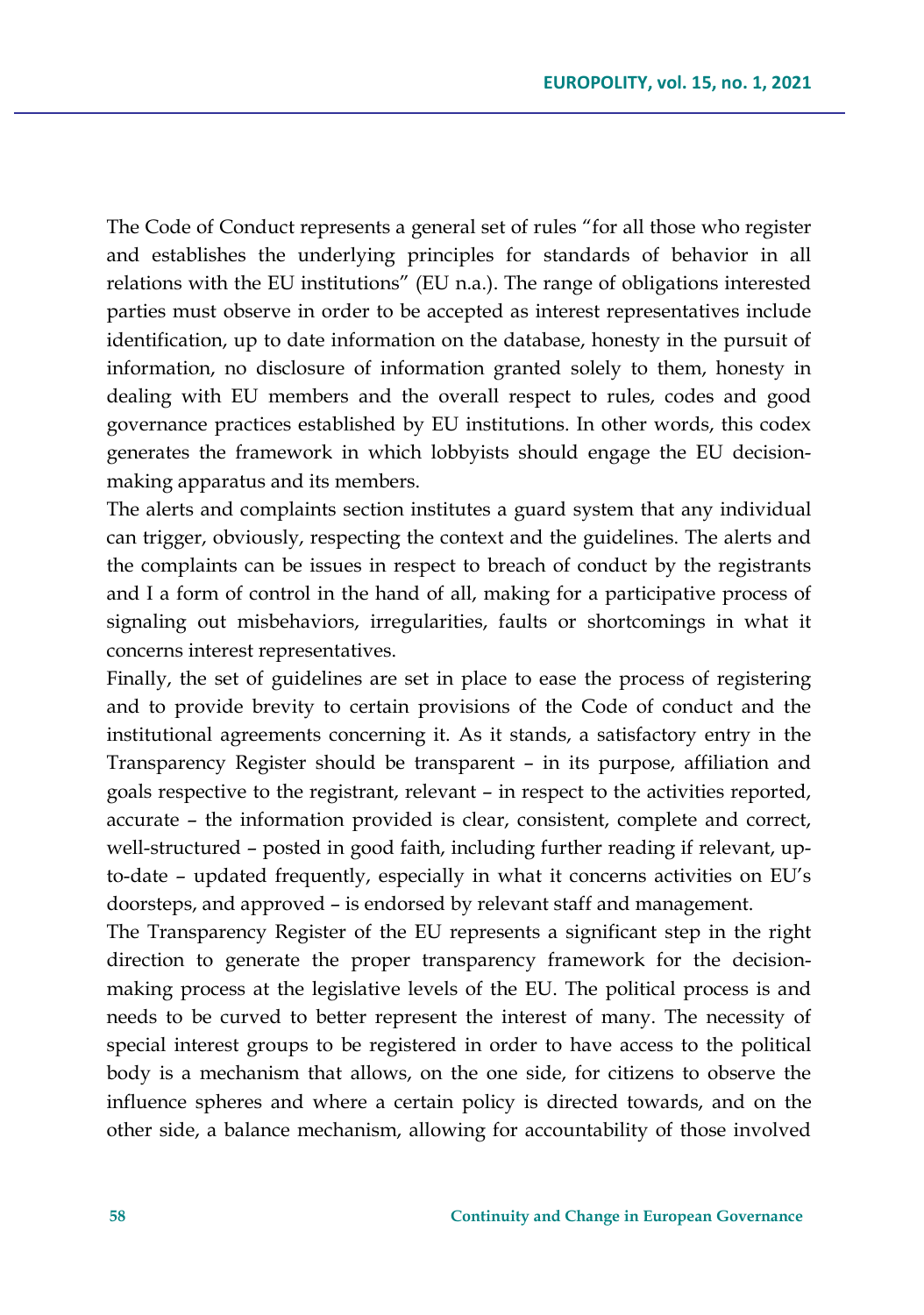when a certain policy is not effecting in a positive way the EU. Corruption at the legislative level or private interest placed before the common, public interest has the potential to generate ripples of negative effects and the diminishing of trust in the general European Project from the citizens. At this moment, the Register is mandatory for the Parliament and the Commission, The Council to date just recommending its special interest groups to be present in the sections of the Transparency Register.

Looking at the data, some 12.000 interest groups and individuals are already in the database, with the number being relatively stable for the third year consecutively. This, in turn could mean that the system of incentives and obligations reached its natural limit in its current form (fig. 1). Out of the tola, half is represented by private and corporate special interest groups, with NGO's being the runners-up. It can be extrapolated that the main point of contention in deciding policies in the EU is between corporate and private special interest – as defined the interest o business and in-house lobbyists, and that of the citizens, represented by ONGs, as to say the public interest. Considering the traditional way of financing such groups, it seems the industry has more financial resources, represented by the almost double number of registrants in the Transparency Register, 6325 to the 3237 NGOs.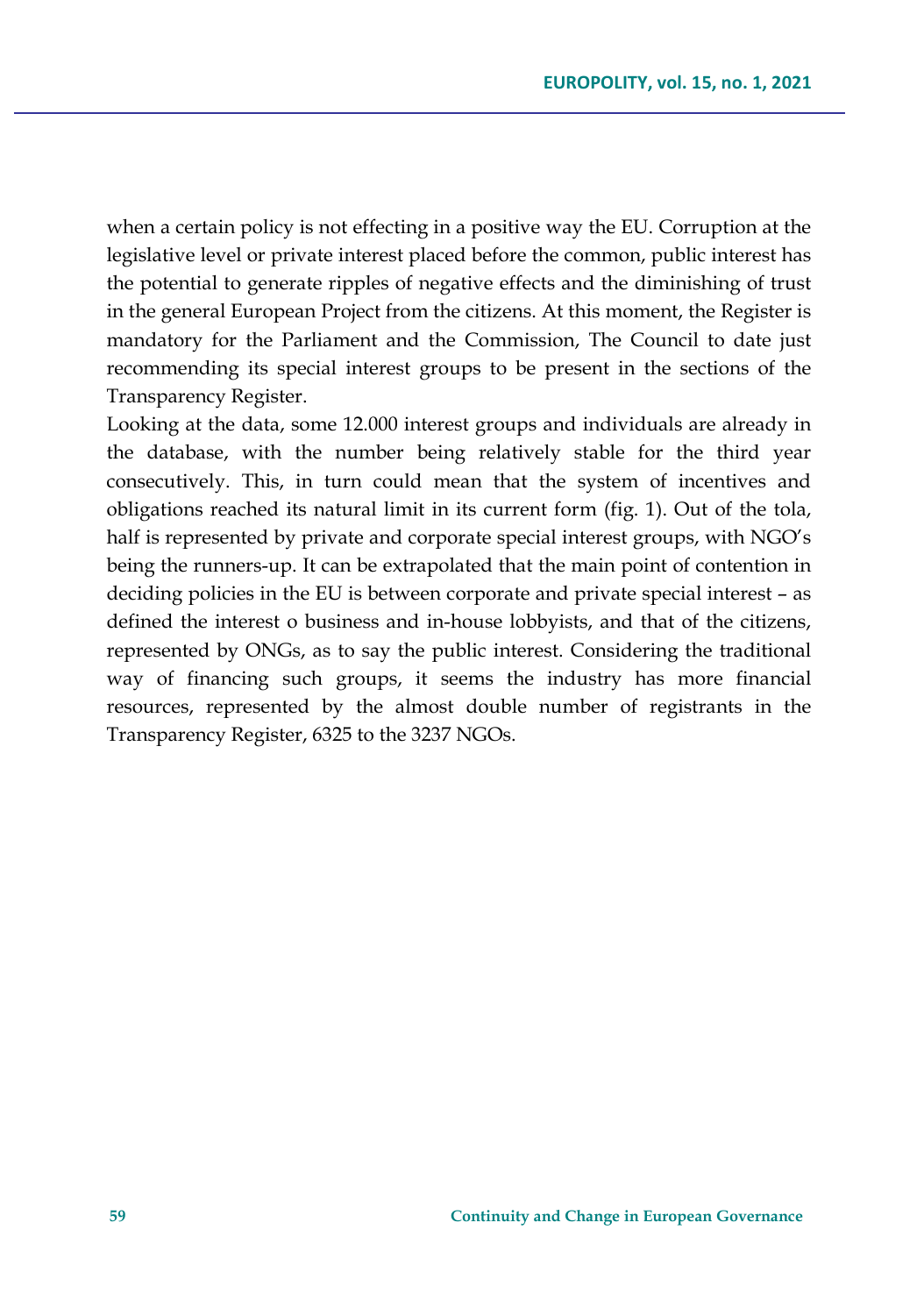

**Transparency Register - Evolution of Registrations** 

**Figure 1.** Evolutions of registrations up to June 2020 (JSTR 2020, 2)

Since the start of the Register, the first six years saw two distinct periods of growth, a sharp increase in number of registrants during the first year of existence, then a slower process up to the middle of 2017. The presence of the first 5000 institutions and individuals representing special interests on the Register's ledger can be interpreted as a pledge to transparency, given the fact that in the first years of existence, joining was just a recommendation and the incentives were not particularly substantial. The years 2015 and 2016 represented major steps in the right direction of intrinsically connecting transparency to the lobby in the EU with the new Transparency Register and the mandatory registration at the level of the European Parliament and the Commission. The spikes in the graphic speaks volumes of the changes and their impact, with new incentives and privileges for the registered entities, whilst those not present being limited in scope and possibility.

Starting with 2018, a series of political meetings were aimed at yet another significant change: the inclusion of mandatory provision for the lobby entities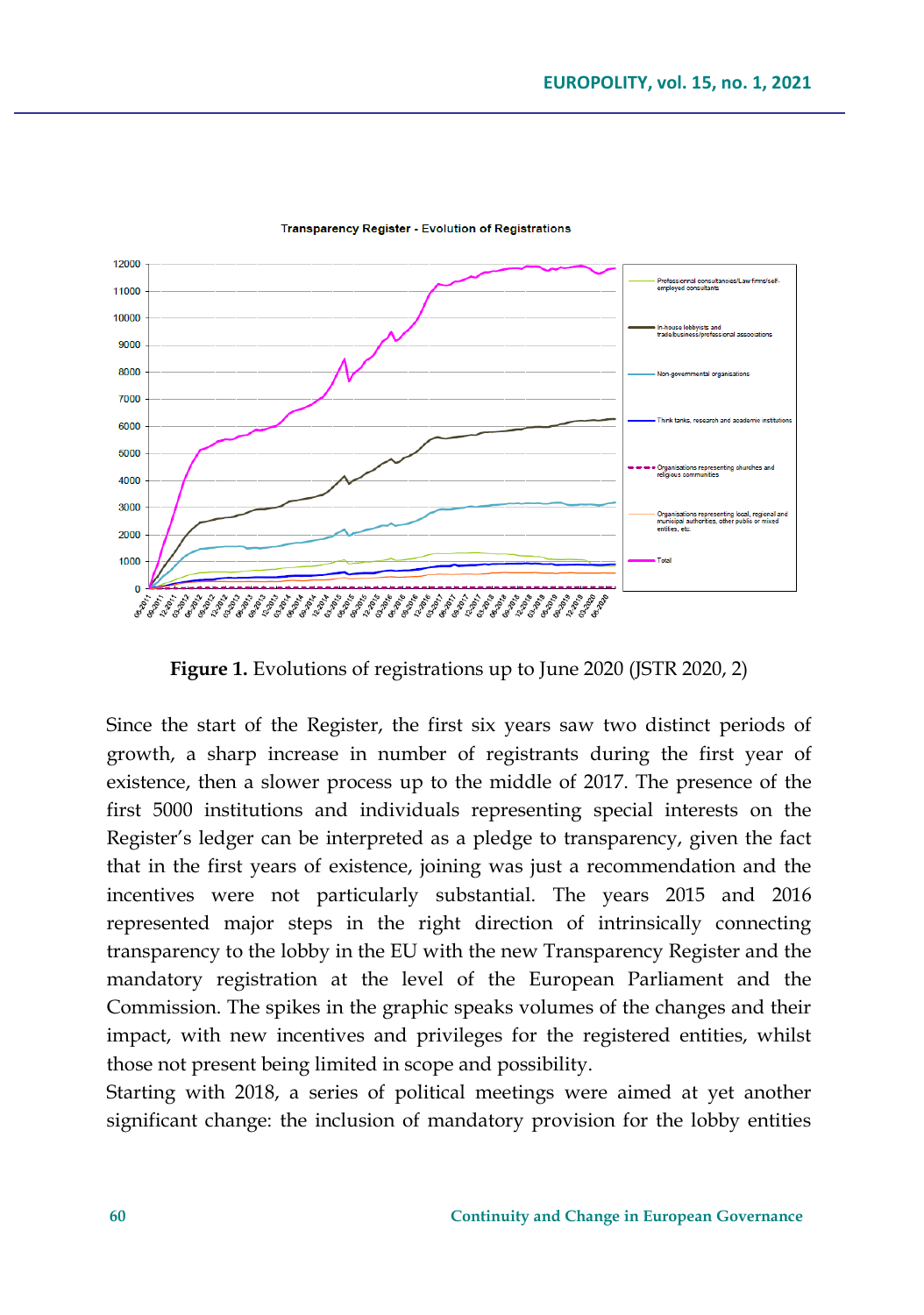around the Council of the EU, thus making the legislative Triade of the European Union fully pledged to the transparent lobby process, if negotiations are to be successful. Ms. Nikolina Brnjac, on behalf of the Presidency of the Council stated that "The objective of the negotiations should be to strengthen the framework for transparent and ethical interactions between interest representatives and the three institutions, in the interest of European citizens" (Ministry of Foreign and European Affairs of the Republic of Croatia, 2020, para. 4) This step would see, most likely, another sharp increase in registrants and would reiterate the idea that a tri-institutional Transparency Register is beneficial and central even for a transparency culture.

Looking at the visibility of the Transparency Register, in 2019 there were over 330.000 visits on the site, a relative stable number as compared with the year before (JSTR 2020a, p. 9). Interest for transparency in the political process of the EU is a constant and at a level that can be considered high, given the figures presented.

### **5.CONCLUSIONS**

In retrospect, lobbying is an activity that cannot be taken out of the EU framework, given the commitment of the European legislative apparatus to deliver specifically tailor policies for its citizens. This requires the input of multiple stakeholders, naturally, everyone trying to curve the trajectory of certain policies towards their invested interest. The question is not, as such, weather lobbying should be allowed, but rather how to control the mechanism so that the EU interest is best served and so that lobbying does not become a syncope, but rather continues to grow into a mutual beneficial dialogue between special interest groups and individuals and the EU representatives. In line with EU doctrine writings, transparency should be regarded as the necessary control mechanism for the lobbying process. The more inclusive of transparency the lobby is, the more it has a chance to represent the true interest of the mases, of the citizens, in relations to EU's legislative bodies.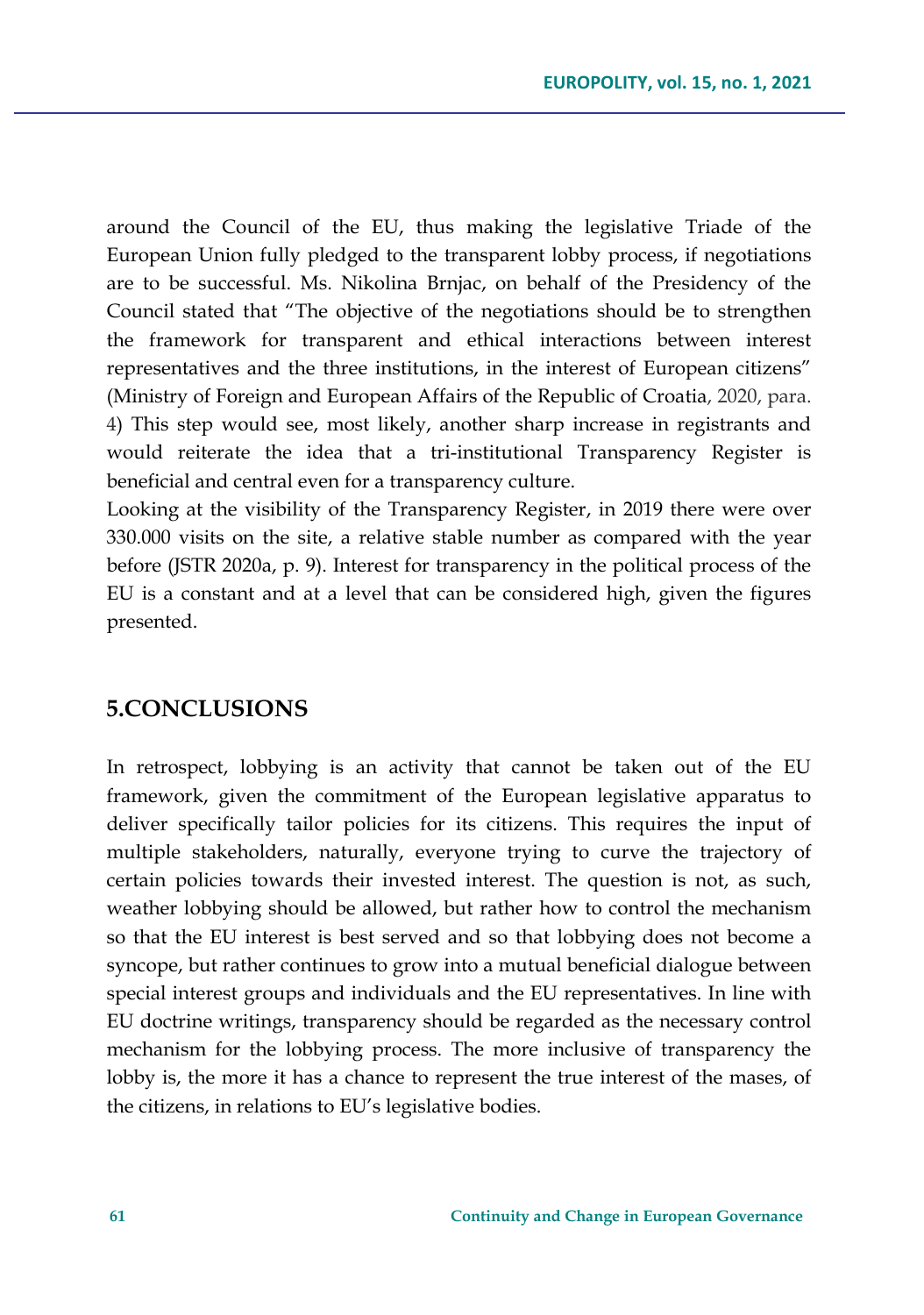A tri-partite agreement could mean a new restart for the institution of the Transparency Register, an instrument that seems to be visible and allowing for a better representation of the special interest groups curving the trajectory of EU's policies. The relative stable number of entities registered for the past 3 years could signal a maturation, the systems of incentives given by the status of registered can be considered to have reached its natural limit. The new talks that prefigure the mandatory implementation of the Register at a tri-partite level could constitute a structural change in the right direction for the continuation of developing the culture of transparency in the EU.

Transparency and lobbying should be interconnected, the lobby mechanism in the EU taking the lead in proving the necessity and the benefits of a transparent process of influencing policy making.

### **REFERENCES**

- Berry, J.M. 2001. *Lobbying. International Encyclopedia of the Social & Behavioral Sciences*. Elsevier
- Democracy International. 2015. "One against 30.000. Suggestions for a Strong EU Transparency Law". *Democracy International.* http://www.democracy-international.org/sites/default/files/resultssurvey-stronger-eu-transparency-law-democracy-international.pdf.
- EU. (n.a.). *Transparency Register Website.* https://ec.europa.eu/transparencyregister/public/staticPage/displayStatic Page.do?reference=CODE\_OF\_CONDUCT&locale=en.
- EU. 2010. "Consolidated versions of the Treaty on European Union and the Treaty on the Functioning of the European Union and the Charter of Fundamental Rights of the European Union". *Official Journal of the European Union. Information and Notices*, vol. 53, March 30. https://eurlex.europa.eu/LexUriServ/LexUriServ.do?uri=OJ:C:2010:083:FULL:EN:PDF
- The European Commission (EC). 2007. *Communication from the Commission - Follow-up to the Green Paper 'European Transparency Initiative*' {SEC(2007)360}. https://eur-lex.europa.eu/legalcontent/EN/ALL/?uri=CELEX:52007DC0127.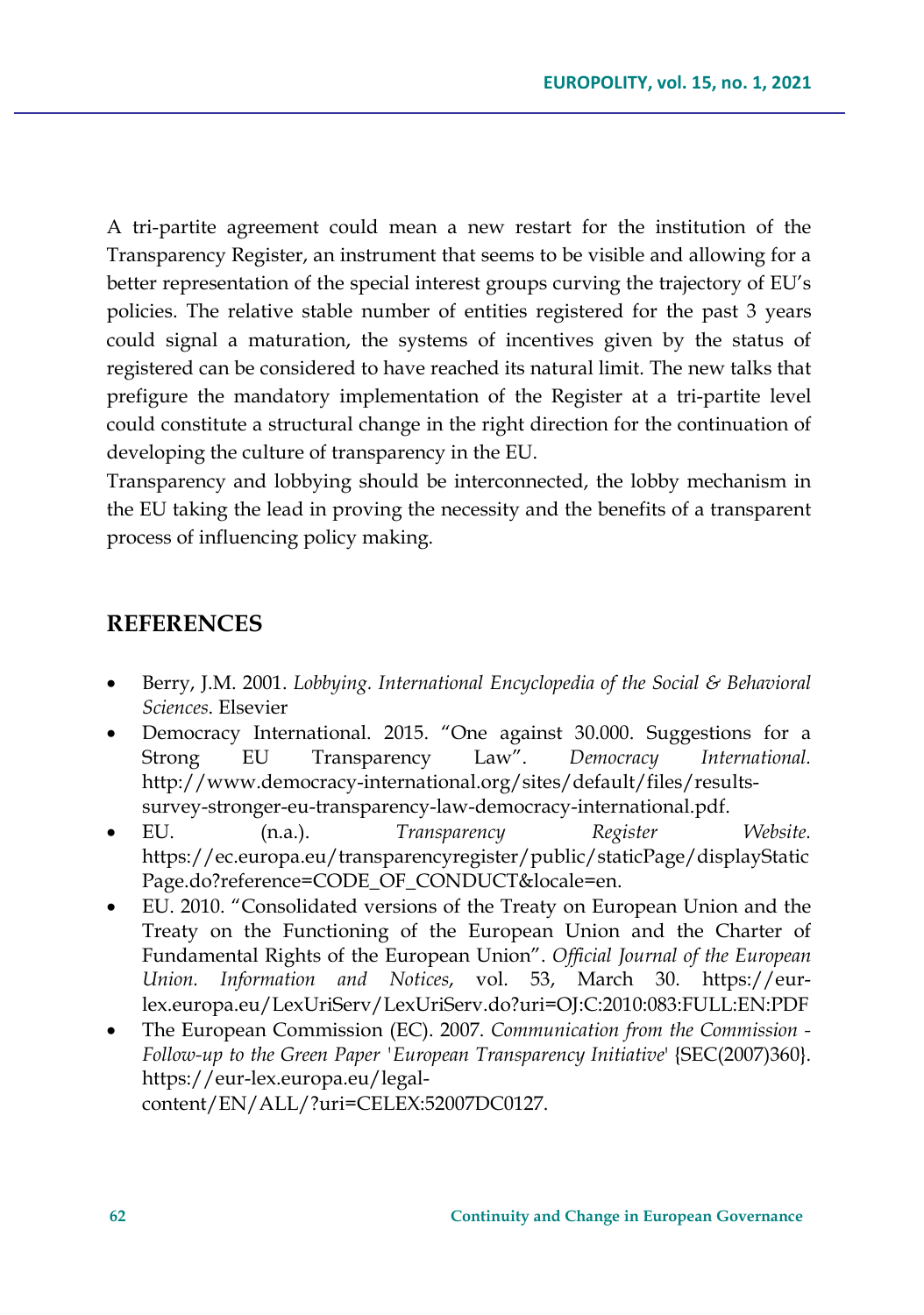- The European Council (EC). *2020. Mandatory Transparency Register: Promising progress in the negotiations*. https://www.eu2020.de/eu2020 en/news/pressemitteilungen/mandatory-transparency-registernegotiations/2402652
- The European Parliament (EP). 2003. *Lobbying in the European Union: current Rules and Practice*. Working paper https://www.europarl.europa.eu/RegData/etudes/etudes/join/2003/329 438/DG-4-AFCO\_ET(2003)329438\_EN.pdf
- The European Union (EU). 1992. *Treaty on European Union — Declaration No 17 on the right of access to information*, 7 February, Maastricht. https://www.cvce.eu/obj/treaty\_on\_european\_union\_declaration\_no\_17\_ on\_the\_right\_of\_access\_to\_information\_maastricht\_7\_february\_1992-enc93fe321-0e77-43a0-b316-d0d45635ff98.html
- Frans Timmermans. 2019. "Making lobbying in the EU truly transparent". *Euractive Media network*. Press conference. February 11. https://www.euractiv.com/section/politics/opinion/make-lobbying-inthe-eu-truly-transparent/.
- Joint Transparency Register Secretariat (JTRS). 2020a. *Annual Report on the operations of the Transparency Register 2019*. https://ec.europa.eu/transparencyregister/public/staticPage/displayStatic Page.do?locale=en&reference=ANNUAL\_REPORT.
- JTRS. 2020b. *Transparency Register Statistics.* August 24. https://ec.europa.eu/transparencyregister/public/consultation/statistics.d o?locale=en&action=prepareView.
- .
- .
- .
- Ministry of Foreign and European Affairs of the Republic of Croatia. 2020. "Mandatory Transparency Register: political meeting to restart negotiations". *EU2020HR* News. June 6. https://eu2020.hr/Home/OneNews?id=353.